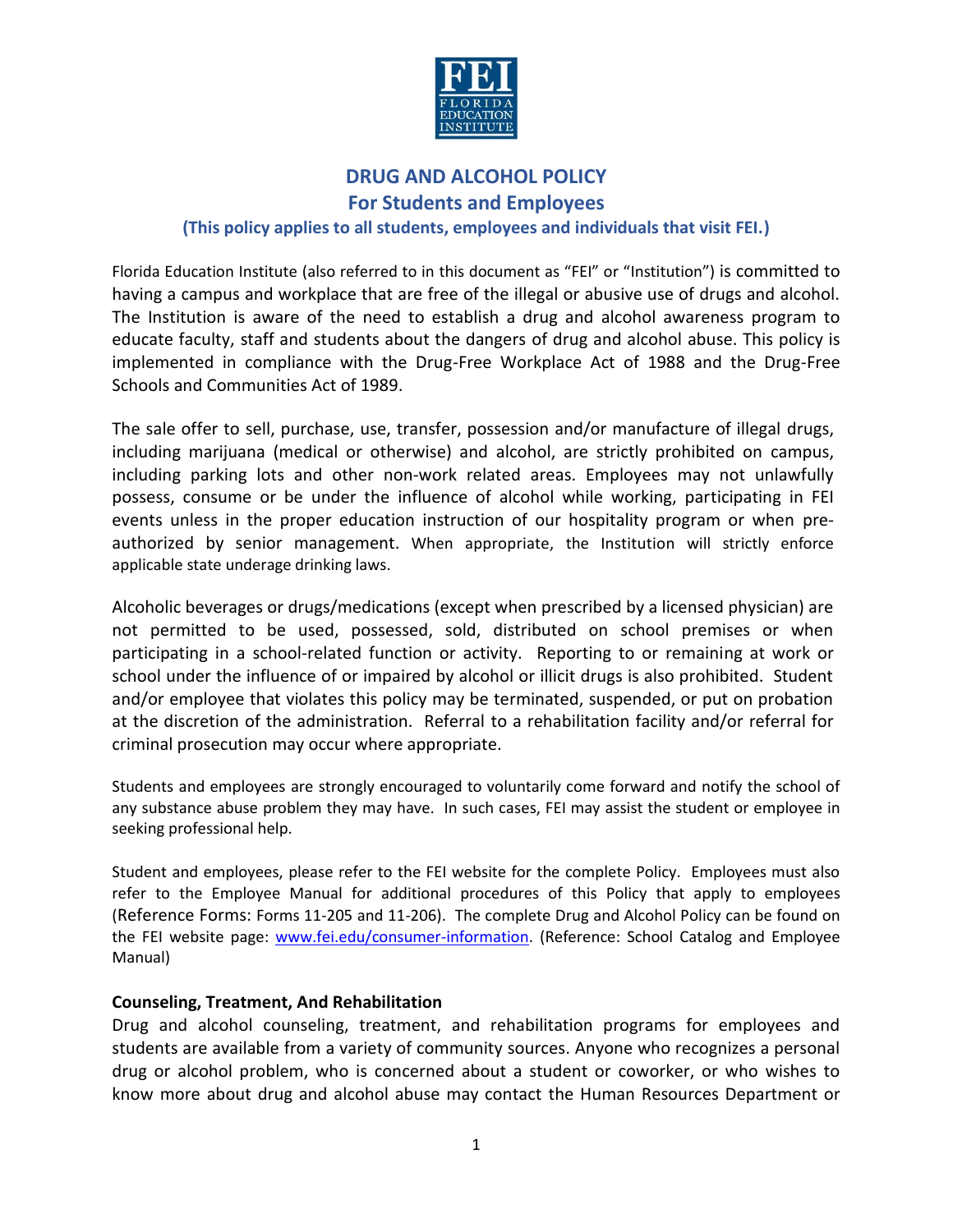

# **DRUG AND ALCOHOL POLICY**

**For Students and Employees**

**(This policy applies to all students, employees and individuals that visit FEI.)**

[services@fei.edu f](mailto:services@fei.edu)or more information, including community resources near a student or employee's residence.

Assistance may be sought at:

#### **Addiction Treatment Program South Miami Hospital**

7401 SW 62nd Avenue Miami FL, 33143 1-800-YES-HOPE or 786-662-8118 [http://baptisthealth.net/en/facilities/south-miami-hospital/addiction-treatment-recovery](http://baptisthealth.net/en/facilities/south-miami-hospital/addiction-treatment-recovery-center/pages/default.aspx)[center/pages/default.aspx](http://baptisthealth.net/en/facilities/south-miami-hospital/addiction-treatment-recovery-center/pages/default.aspx)

Additional help for all members of the School community is available through Alcoholics Anonymous at 305-261-1221, 2215 SW 67 Avenue, Miami, FL 33155-1839 and Narcotics Anonymous at (305) 265-9555. Additional places where one can get treatment are listed in Google and the Miami-Dade telephone directory under the headings "Alcoholism Information and Treatment Centers" and "Drug Abuse and Addiction Information and Treatment."

#### **National Resources**

FEI also encourages anyone dealing with substance abuse issues to contact the following national agencies for guidance and assistance in identifying counseling, treatment, or rehabilitation programs.

Alcohol/Drug Helpline: (800) 821-4357 Substance Abuse and Mental Health Services Administration (SAMHSA) Hotline: (800) 662-HELP

#### **Employee Resources**

FEI provides an Employee Assistance Program (EAP) as a benefit to all employees regardless of if they opt in to other benefits through the School. This service provides referrals and treatment sessions as needed and can connect employees to additional outpatient or inpatient services that could be eligible for coverage through the employee healthcare plan. Information about contacting the EAP can be obtained through the Human Resources Department.

#### **Health Risks**

There are definite health risks associated with the abuse of alcohol and drugs. Alcohol or any other drug used in excess over time can produce illness, disability, and death. The health consequences of substance abuse may be immediate and unpredictable, such as cardiac arrest with cocaine use, or more subtle and long term, such as liver deterioration associated with the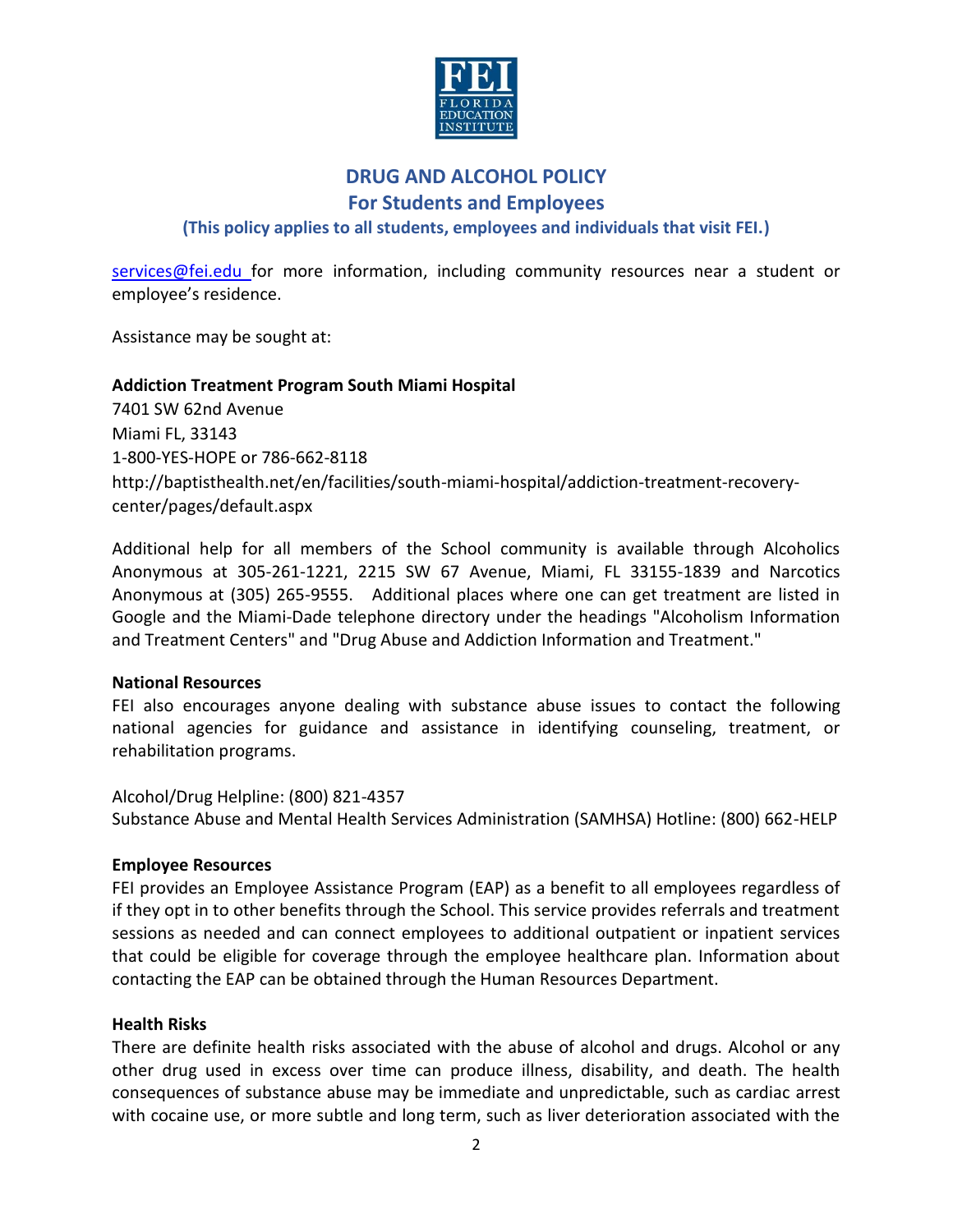

# **DRUG AND ALCOHOL POLICY**

## **For Students and Employees**

### **(This policy applies to all students, employees and individuals that visit FEI.)**

prolonged use of alcohol. In addition to health-related problems, other concerns relating to substance abuse include the following:

- People who abuse alcohol and other drugs often have erratic lifestyles which interfere with sleep, nutrition, and exercise.
- Alcohol and substance use and abuse may lead to financial difficulties, domestic violence, deterioration of the family structure, motor vehicle accident injuries, and reduced job performance.
- Repeated abuse of alcohol can lead to dependence.

Various health risks are associated with the use of illicit drugs. Some of the more common risks are cited below and may be found at **[www.justice.gov/dea/druginfo/factsheets.shtml.](http://www.justice.gov/dea/druginfo/factsheets.shtml)**

| <b>Drug</b>                          | <b>Health Risks</b>                                    |  |
|--------------------------------------|--------------------------------------------------------|--|
| Narcotics (e.g., heroin, oxycodone,  | Drowsiness, slow and shallow breathing, confusion,     |  |
| morphine)                            | muscle weakness, nausea, convulsions, coma, death      |  |
| Stimulants (e.g., crack/ cocaine,    | High fever, agitation, panic, headache, dizziness,     |  |
| amphetamines, methamphetamine)       | tremors, convulsions, cardiac arrest, stroke, death    |  |
| Depressants (e.g., Valium, Xanax,    | Loss of motor coordination, weakness, headache,        |  |
| Rohypnol)                            | blurred vision, dizziness, nausea, low blood pressure, |  |
|                                      | slow breathing, coma, death                            |  |
| Hallucinogens (e.g., LSD, MDMA, PCP) | Seizures, muscle cramps, nausea, liver kidney and      |  |
|                                      | cardiovascular failure, coma, death                    |  |
| <b>Inhalants</b>                     | Muscle weakness, disorientation, nausea, nervous       |  |
|                                      | system and organ damage, asphyxiation, death           |  |
| Marijuana                            | Unknown Moderate Dizziness, nausea, dry mouth, loss    |  |
|                                      | of motor-coordination, panic attacks                   |  |

#### **Alcohol**

For those students who choose to use alcohol, FEI encourages students to drink responsibly and following applicable rules and the law; and to never drink and drive. Consuming alcohol has many risk factors and can lead to dependency. With excessive use, liver, brain, heart, and stomach damage can occur without apparent warning signs. Alcohol is one of the leading causes of preventable deaths in the United States.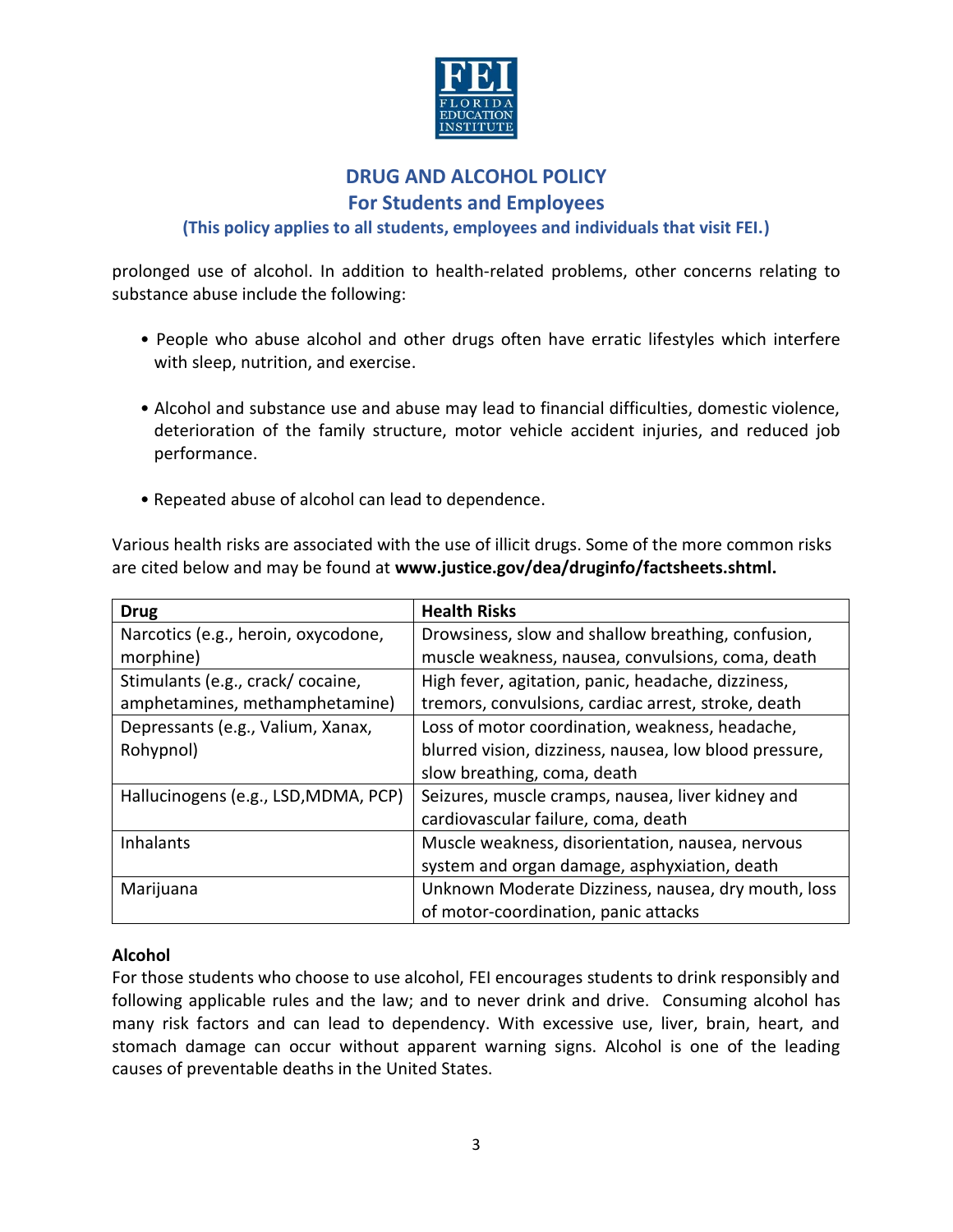

# **DRUG AND ALCOHOL POLICY For Students and Employees**

## **(This policy applies to all students, employees and individuals that visit FEI.)**

#### **Legal Sanctions**

Students must be aware that significant criminal penalties exist under state and federal laws for the unlawful possession or distribution of alcohol and illegal drugs.

Legal sanctions under local, state, and federal laws vary by location, but may include:

- Monetary fines
- Jail time
- Suspension, revocation, or denial of a driver's license
- Property seizure
- Loss of eligibility for federal benefits, including federal financial aid

State law prohibits the possession of alcoholic beverages by persons under age 21. Violation of this offense is punishable by a definite term of imprisonment of up to 60 days and/or a \$500 fine; a subsequent offense is punishable by a definite term of imprisonment of up to one year and a fine of \$1,000. Possession of alcoholic beverages by a person under age of 21 may also result in curtailment of driving privileges. No person may sell, give, serve or permit to be served alcoholic beverages to a person under 21, and it is unlawful for a person under 21 to misrepresent his age in order to obtain alcohol. Violation of either of these offenses is also punishable by a definite term of imprisonment of up to 60 days and a fine of \$500. Misrepresentation of age also will lead to the curtailment of driving privileges.

Under state law, it is a crime for any person to possess or distribute controlled substances/drugs as described in Section 893.03, Florida Statutes, except as authorized by law. Punishment for such crimes ranges from first-degree misdemeanors (up to one-year imprisonment and up to a \$1,000 fine) to first-degree felonies (up to 30 years imprisonment and up to a \$10,000 fine). Specifically, possession of fewer than 20 grams of marijuana is punishable with imprisonment of up to one year and a fine of up to \$1,000; possession of more than 20 grams of marijuana is a third-degree felony with imprisonment of up to five years and a fine of up to \$5,000. Trafficking (distributing specified large quantities of various controlled substances) is punishable by a term of imprisonment up to life and a fine of \$25,000 to \$500,000, depending on the particular illicit drug and the quantity involved. Thus, possession of fewer than 28 grams of cocaine is a third-degree felony, while possession of more than 28 grams of cocaine trafficking in cocaine is a first-degree felony, punishable with a fine of up to \$250,000 and imprisonment up to life without eligibility for early release. The death penalty may be imposed if a person has brought large quantities of the substances into the state knowing the result would be the death of any person. Individuals who have been convicted of a felony involving the sale of or trafficking in, or conspiracy to sell or traffic in, a controlled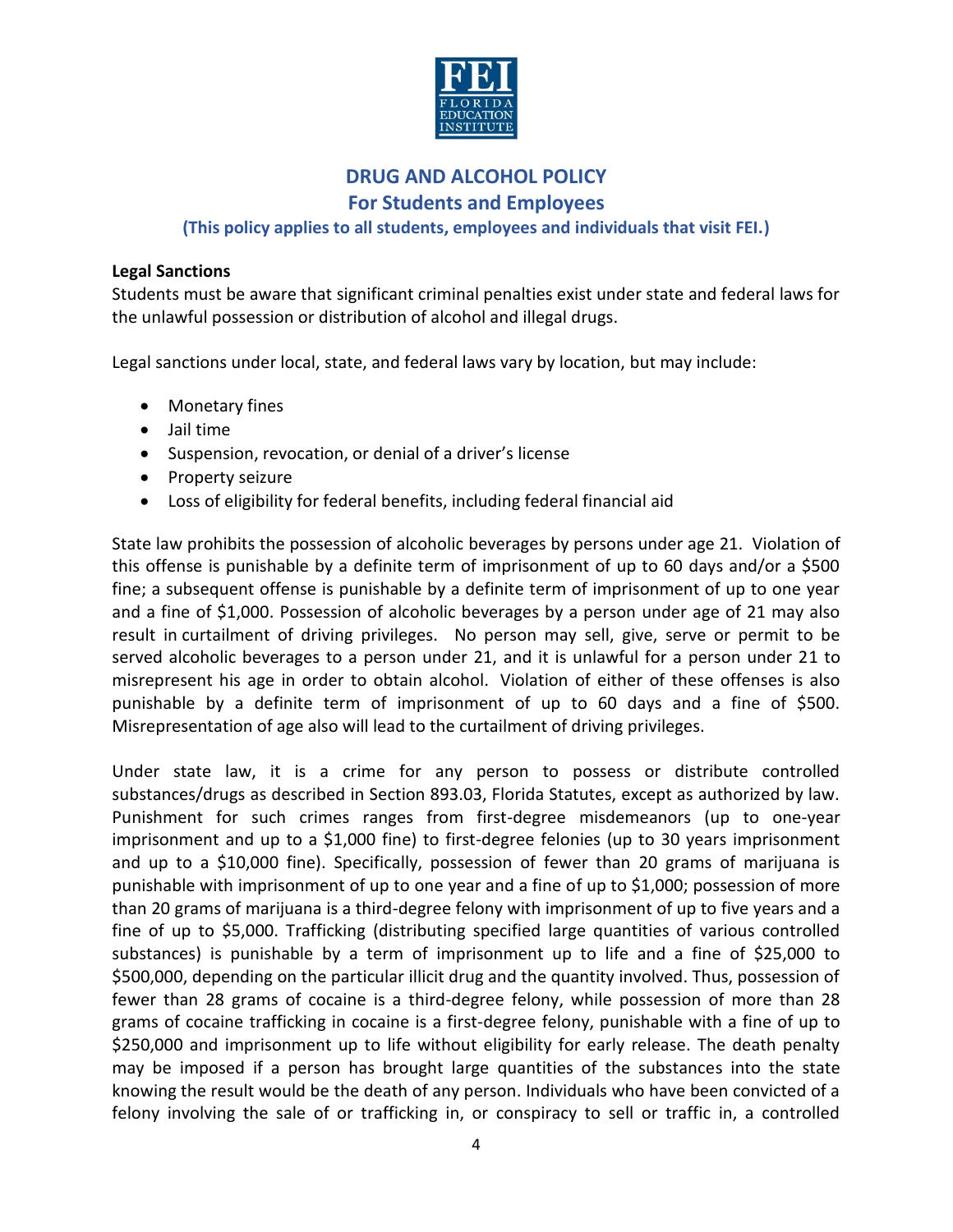

# **DRUG AND ALCOHOL POLICY**

**For Students and Employees**

**(This policy applies to all students, employees and individuals that visit FEI.)**

substance under certain circumstances may be disqualified from applying for state employment.

Federal penalties for drug trafficking may be found at **[www.justice.gov/dea/druginfo/ftp3.shtml.](http://www.justice.gov/dea/druginfo/ftp3.shtml)**

Students who are concerned about specific circumstances should consult applicable local, state, and federal law and/or seek legal counsel.

#### **Federal Student Aid Penalties for Drug Convictions**

A federal or state drug conviction (but not a local or municipal conviction) can disqualify a student from using federal student aid. Only convictions occurring during a period of enrollment in which the student was receiving federal student aid are counted against students for aid eligibility purposes, as indicated on the Free Application for Federal Student Aid (FAFSA).

The following chart indicates the suspension period for related offenses.

|               | <b>Possession of Illegal Drugs</b> | <b>Sale of Illegal Drugs</b>    |
|---------------|------------------------------------|---------------------------------|
| 1st Offense   | 1 year from date of conviction     | 2 years from date of conviction |
| 2nd Offense   | 2 years from date of conviction    | Indefinite Period               |
| 3rd + Offense | Indefinite Period                  | Indefinite Period               |

A student may regain eligibility prior to the end of the period of ineligibility if he/she successfully completes a qualified drug rehabilitation program that includes passing two unannounced drug tests if he/she passes two unannounced drug tests administered by such a program, or if the conviction is reversed, set aside, or otherwise rendered invalid. A rehabilitation program is considered qualified if it meets at least one of the following criteria:

- It is qualified to receive funds directly or indirectly from a federal, state, or local government program.
- It is qualified to receive payment directly or indirectly from a federally or state-licensed insurance company.
- It is administered or recognized by a federal, state, or local government agency or court.
- It is administered or recognized by a federally or state-licensed hospital, health clinic, or medical doctor.